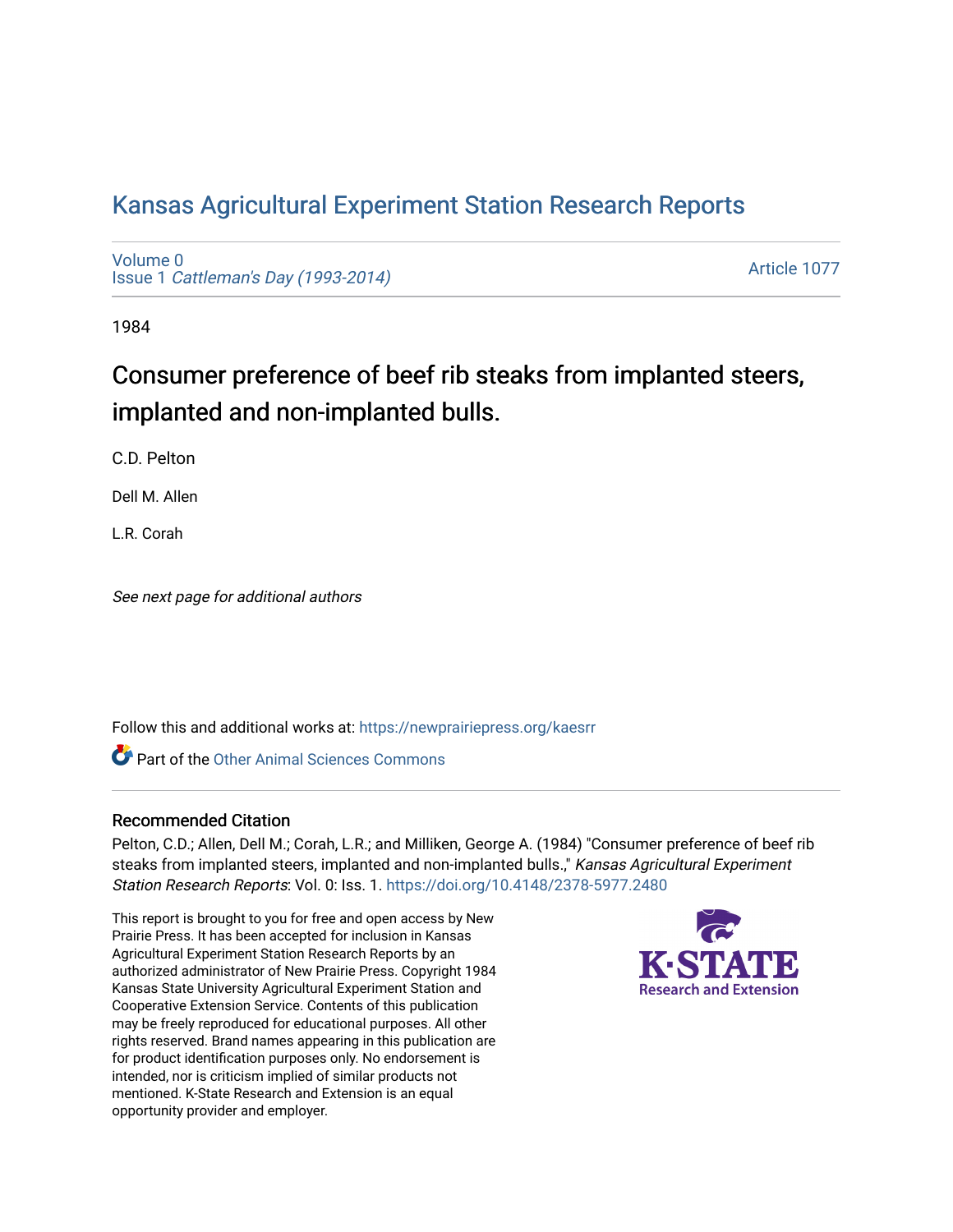### Consumer preference of beef rib steaks from implanted steers, implanted and non-implanted bulls.

#### Abstract

Our research showed that implanting bulls from birth to slaughter made steaks from bulls as acceptable as steers to consumer panels. Implanting bulls from weaning to slaughter resulted in the least desirable consumer panel ratings for all palatability traits measured.

#### Keywords

Cattlemen's Day, 1984; Kansas Agricultural Experiment Station contribution; no. 84-300-S; Report of progress (Kansas State University. Agricultural Experiment Station and Cooperative Extension Service); 448; Beef; Rib steak; Implants; Steers; Bulls

#### Creative Commons License



This work is licensed under a [Creative Commons Attribution 4.0 License](https://creativecommons.org/licenses/by/4.0/).

#### Authors

C.D. Pelton, Dell M. Allen, L.R. Corah, and George A. Milliken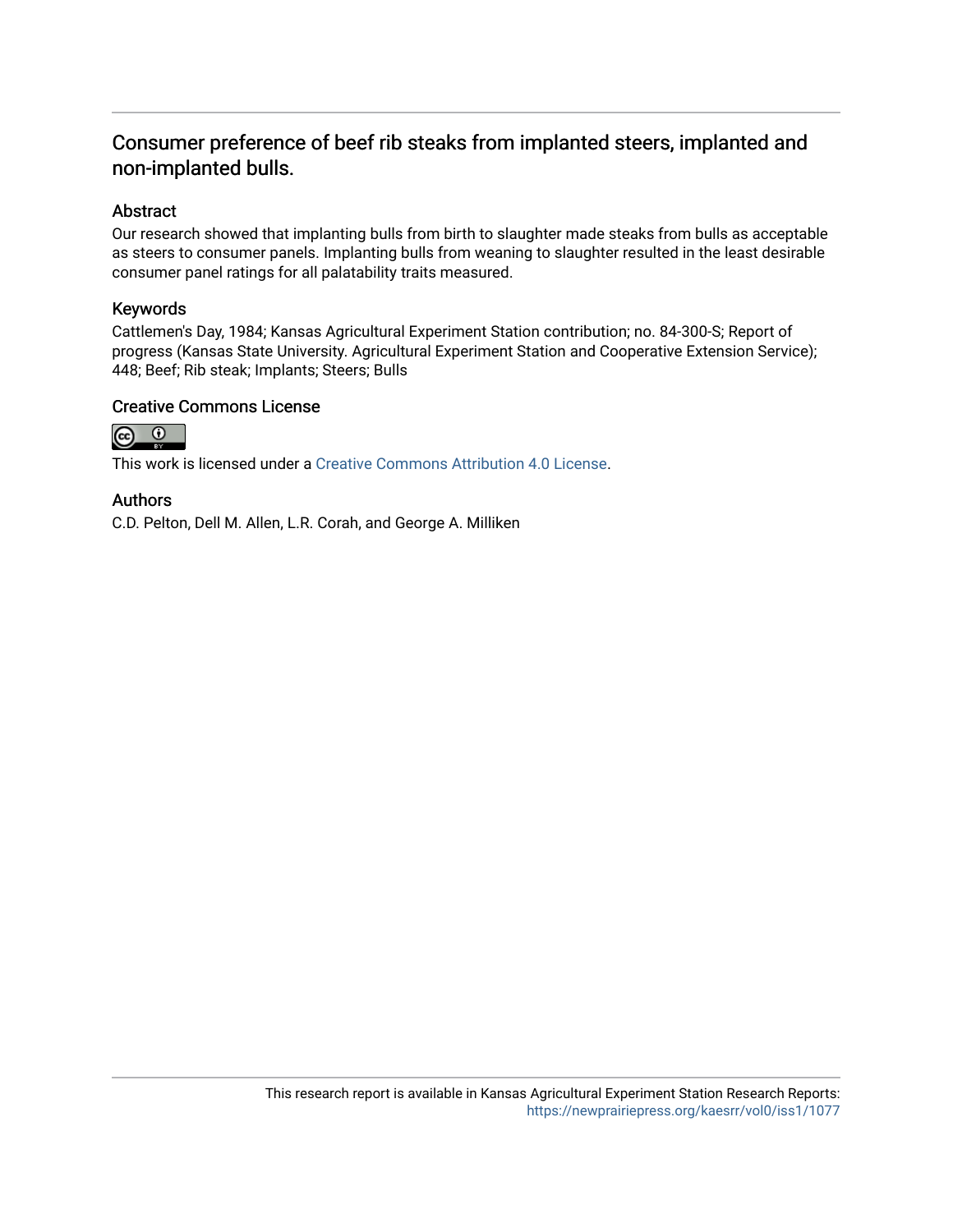Consumer Preference of Beef Rib Steaks from Implanted Steers, Implanted and Non-implanted Bulls.

> C.D. Pelton, D.M. Allen, L.R. Corah and G.A. Milliken

#### Summary

Our research showed that implanting bulls from birth to slaughter made steaks from bulls as acceptable as steers to consumer panels. Implanting bulls from weaning to slaughter resulted in the least desirable consumer panel ratings for all palatability traits measured.

#### Introduction

Recent interest in feeding bulls has stimulated attempts to improve their carcass acceptability. One potential method of improving meat palatability in intact males is through the use of growth promotant implants. If successful, a major impediment to bull feeding might be removed. We examined the effect of implanting on consumer acceptability of beef from bulls.

#### Procedure

Rib steaks were obtained from 55 fall-born Simmental crossbred male calves, randomly allotted at birth to the following treatments: steers, implanted birth to slaughter (S); bulls, implanted birth to weaning (IBW); bulls, implanted birth to slaughter (IBS); bulls, implanted weaning to slaughter (IWS); and non-implanted bulls (B).

Implanted calves were given 36 mg zeranol (Ralgro) implants every 100 days. Steers were castrated at 5 months and all calves were weaned from their dams at an average of 250 days. After weaning, calves were fed a high concentrate corn-based diet until slaughtered at 17 months of age.

Animals were slaughtered at a commercial kill plant, electrically stimulated after evisceration, chilled 24 hours and graded by USDA personnel. Left primal ribs were removed and delivered to the Kansas State meats laboratory. Ribs were aged 7 days at 39° F and cut into steaks 1 in. thick.

Fifty-five households with 129 adult panel members were selected randomly from KSU academic and non-academic personnel. Steaks were distributed based on random designs. Response sheets were given to each household, requesting demographic information, visual preference prior to cooking, definition of cookery method, approximate degree of doneness, after cooking household preference, and data on buying and pricing decisions. Individual participants were asked to evaluate steaks for tenderness, juiciness, flavor and overall acceptability on an 8-point scale.

<sup>1</sup>Department of Statistics, Kansas State University, Manhattan.